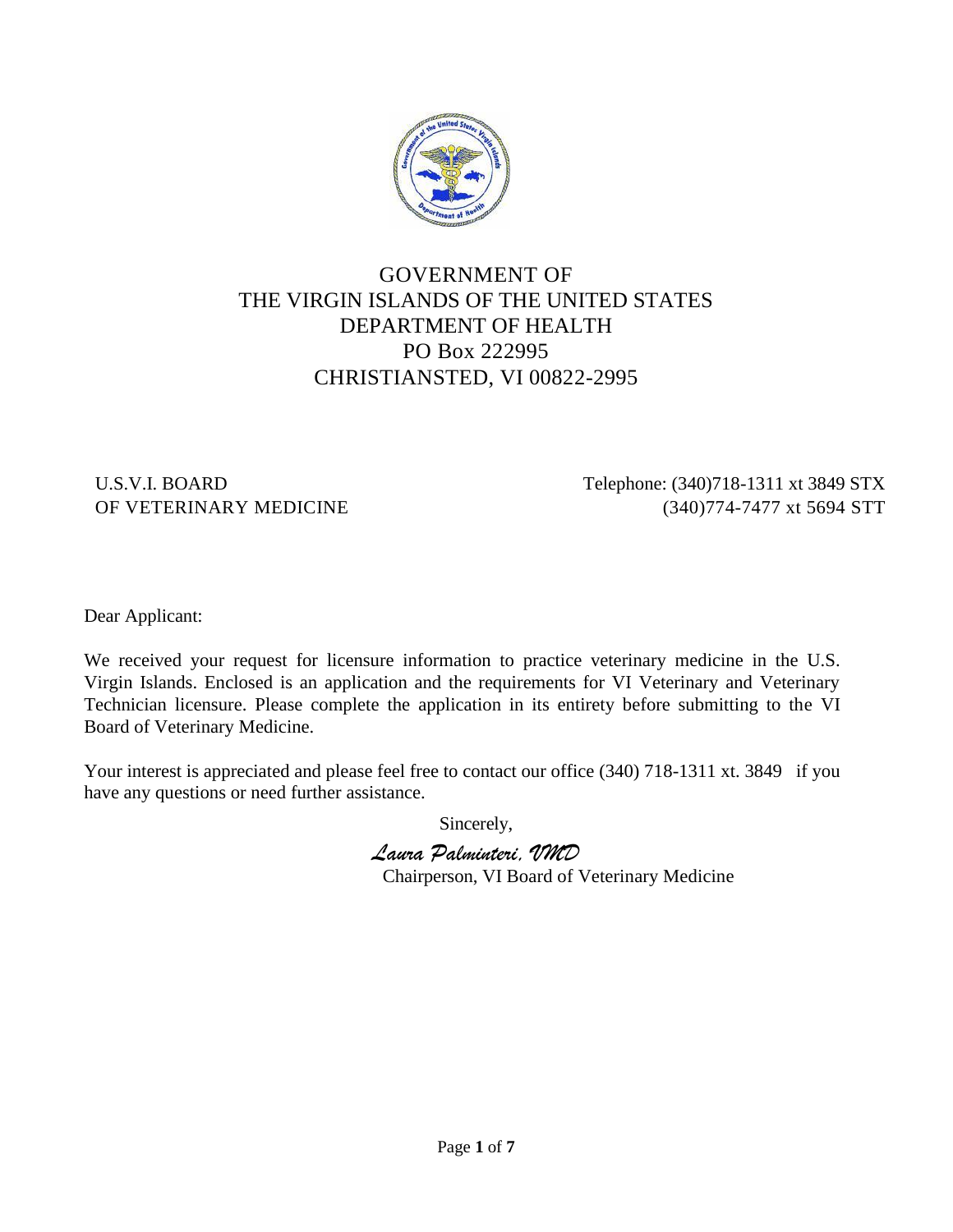

# **REQUIREMENTS FOR VETERINARY LICENSURE IN THE U.S. VIRGIN ISLANDS**

Applications for a license shall be sent to the USVI Board of Veterinary Medicine, USVI Department of Health, PO Box 222995, Christiansted, VI 00822-2995 with tracking and please retain a copy for your files. The applicant shall comply with the following requirements:

- 1. Submit application on the form prescribed by and obtainable from the Board of Veterinary Medicine.
- 2. Submit a recent and dated unmounted photograph of passport size of himself/herself, autographed in ink across the back.
- 3. Submit a chronological account of all time spent between the date of graduation from veterinary or veterinary technician school and time of application.
- 4. Be a graduate of an AVMA accredited veterinary medicine/veterinary technician school. All official transcripts must be sent directly from your school(s) to the Board.
- 5. Be twenty-one years of age or over (birth certificate or similar evidence of proof must be provided).
- 6. Be of a good moral character as shown by two current letters of character reference from members of the veterinary profession. These must be originals, signed and dated.
- 7. Is not addicted to intemperate use of alcohol, stimulants or narcotic drugs. A notarized Affidavit attesting to the above is included with this application.
- 8. Graduates of a non-accredited AVMA Veterinary School must possess a permanent current certificate issued by the Educational Council for Foreign Veterinary Graduates. A Program for the Assessment of Veterinary Education Equivalence (PAVE®) certificate from the AAVSB is also acceptable . A copy of said certificate must be submitted to the Board.
- 9. A VIVA Credentials Transfer supplied to our Board by the AAVSB. [\(](http://www.aavsb.org/VIVA/)[http://www.aavsb.org/VIVA/](http://tel/)Tel# 816.931.1504 ext. 231)
- 10. Has taken the North American Veterinary Licensing Examination (NAVLE) or National Veterinary Technician Examination(NVTE) and passed with a score of 75% or higher.
- 11. Submit proof of malpractice insurance; Government employees are exempt from this requirement.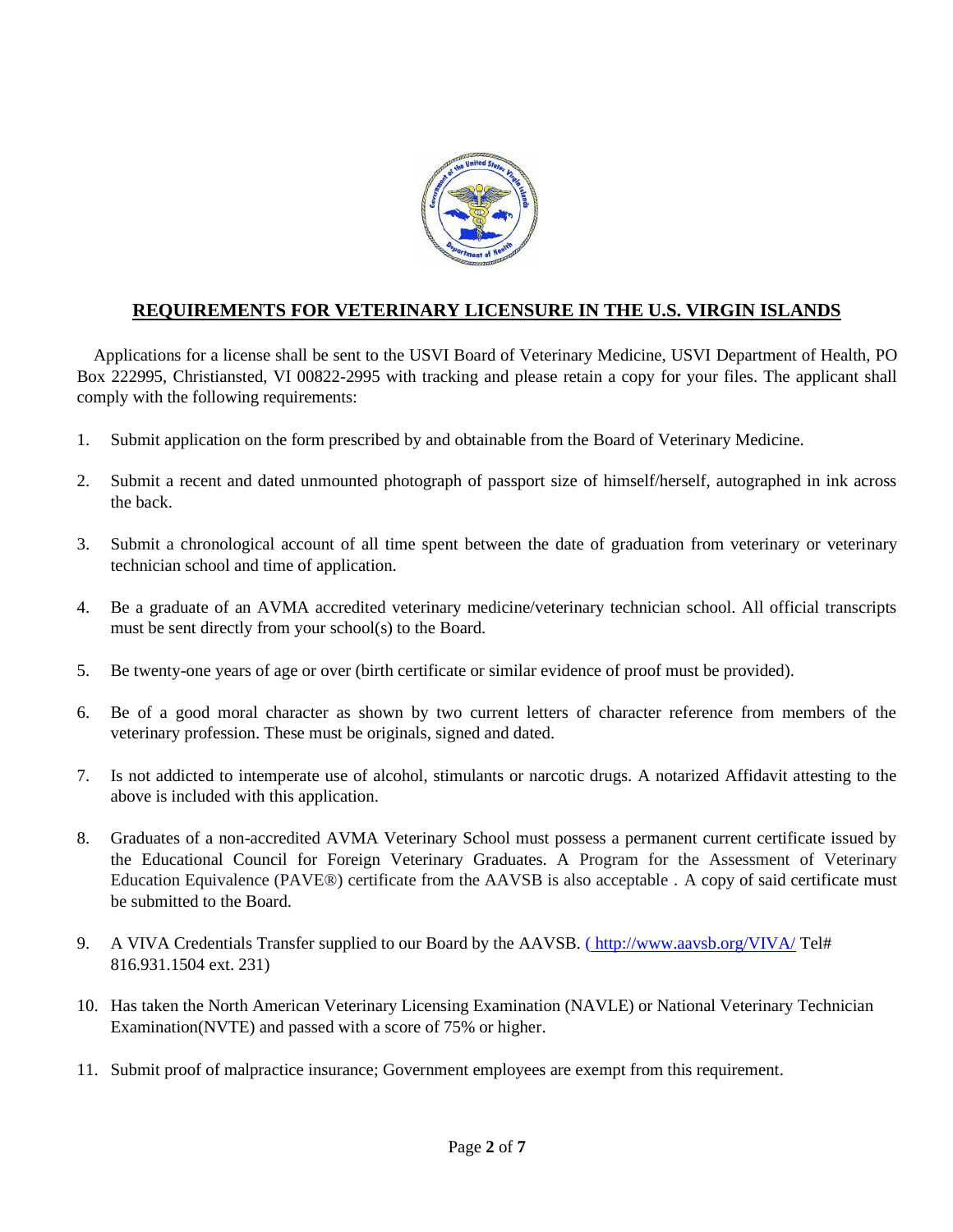## **PAYMENT OF FEES**

A non-refundable application fee of **\$150.00** made payable to Government of the Virgin Islands by cashier's check or money order should accompany your application.

### **ADDITIONAL REQUIREMENTS**

If a license is not activated within two (2) years of issuance, the license becomes null and void.

A licensee through a written request can place his/her license on the inactive status.

### **LICENSURE BY RECIPROCITY**

An applicant may apply for licensure by reciprocity if all of the following requirements are met:

- 1) The applicant has worked as a veterinarian for 3,000 hours within the past 5 years as demonstrated in a notarized letter of attestation.
- 2) Submits a completed application
- 3) Holds a current veterinary license issued by another state, district, commonwealth, territory, or possession of the United States.

#### **LICENSURE BY EXAMINATION**

If unable to meet the requirements for licensure by reciprocity the applicant will be required to take the Species Specific examination administered by the International Council for Veterinary Assessment. These examinations are offered twice a year. The applicant may apply to take this examination at [www.icva.net.](http://www.icva.net/)

A full completed application must be submitted to the VI Board of Veterinary Medicine at least 120 days prior to the examination date and upon approval of the application, the VI Board of Veterinary Medicine will recommend the applicant for examination to ICVA.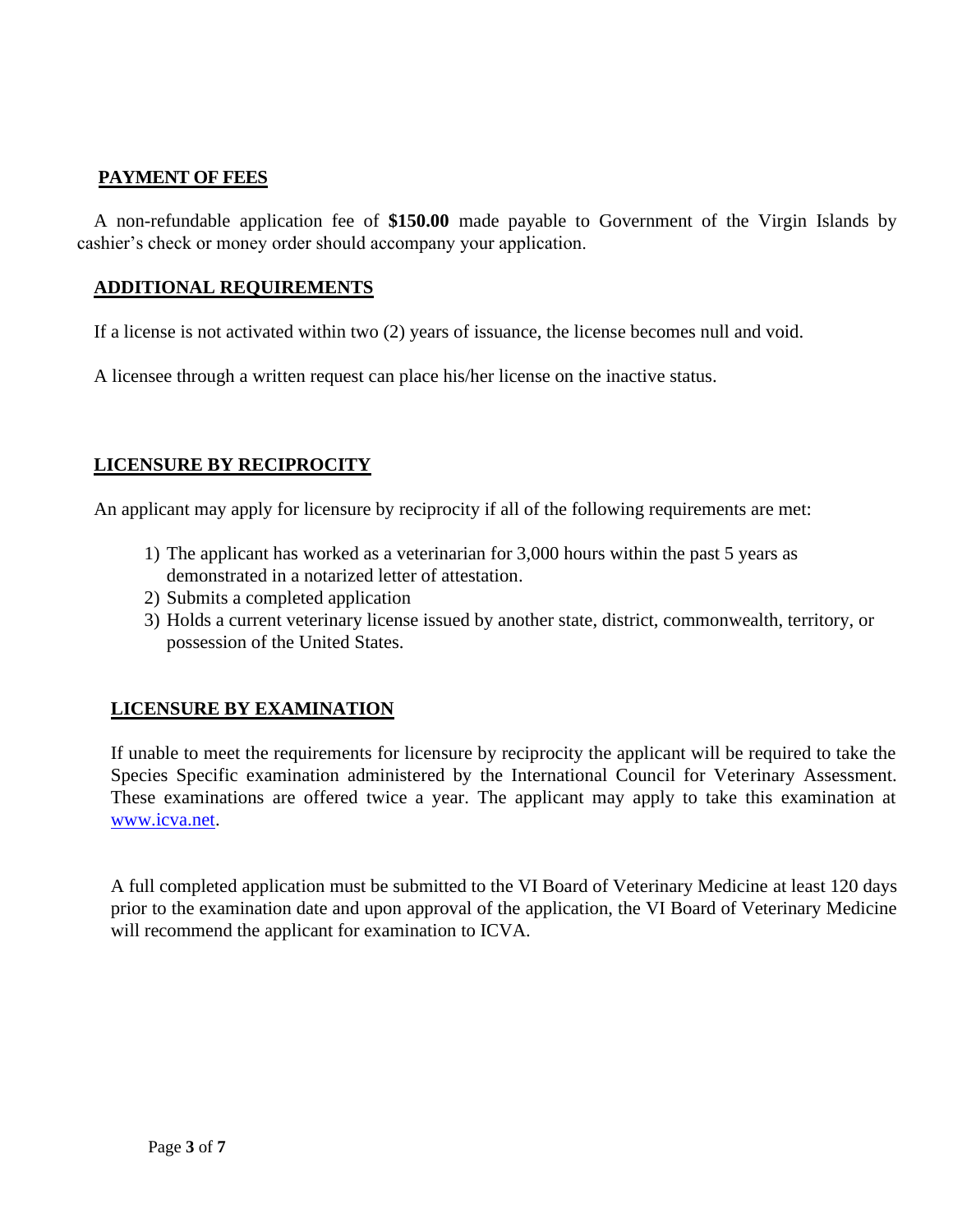

# **AUTHORIZATION FOR RELEASE OF INFORMATION**

In order for the Virgin Islands Board of Veterinary Medicine to assess and verify my educational background and professional qualifications, I hereby authorize the Board to:

- ⚫ Make inquiries concerning such information about me to my employers (past and present), institution(s) or organization(s), my references, all governmental agencies and instrumentalities (local, state, federal or foreign);
- ⚫ authorize the release of such information and copies of related records and documents to the Virgin Islands Board of Veterinary Medicine;
- ⚫ authorize the Board to disclose to such person, employers, institutions, organizations, references, governmental agencies and instrumentalities identifying and other information about me sufficient to enable the Board to make such inquiries;
- ⚫ release from liability all those who provide information to the Virgin Islands Board of Veterinary Examiners in good faith and without malice in response to such inquiries.

Signature Date

Print Name

Subscribed and sworn to before me this \_\_\_\_\_day of \_\_\_\_\_\_\_\_\_\_\_\_\_\_\_\_ 20\_\_\_\_\_,

Notary Public My Commission expires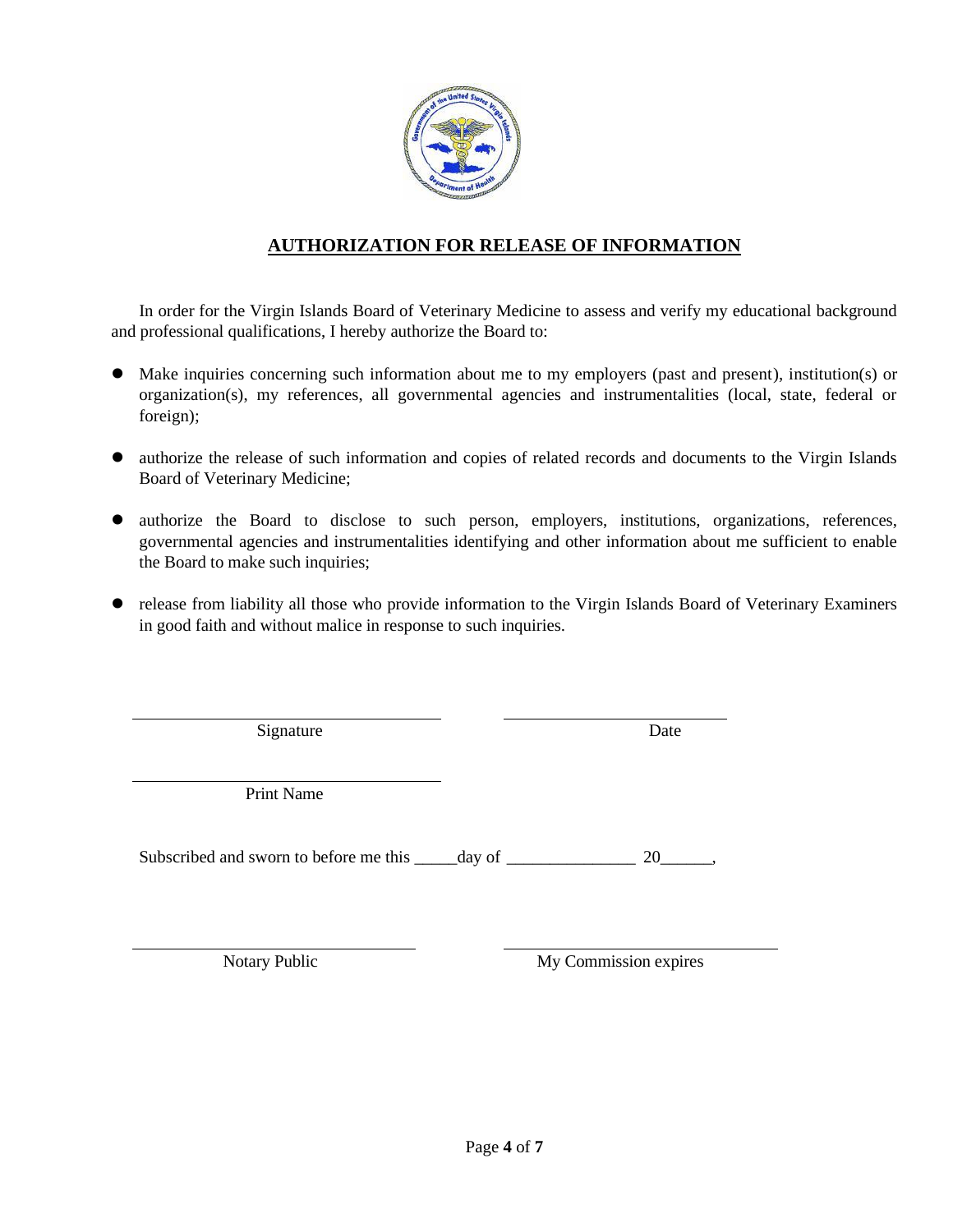

# **U.S. VIRGIN ISLANDS BOARD OF VETERINARY MEDICINE**

# **PLEASE INDICATE**

explanation)

Applying for: \_\_\_\_\_Veterinary \_\_\_\_\_Veterinary Technician license License by: \_\_\_\_\_\_\_\_\_ Reciprocity \_\_\_\_\_\_Examination

## **PERSONAL INFORMATION**

| Name                                                                                                                                                                                                                                                          |      |       |    |  |
|---------------------------------------------------------------------------------------------------------------------------------------------------------------------------------------------------------------------------------------------------------------|------|-------|----|--|
|                                                                                                                                                                                                                                                               | Last | First | MI |  |
|                                                                                                                                                                                                                                                               |      |       |    |  |
|                                                                                                                                                                                                                                                               |      |       |    |  |
|                                                                                                                                                                                                                                                               |      |       |    |  |
| Birth date ________________________Birthplace ___________________________________                                                                                                                                                                             |      |       |    |  |
| Citizen of _______________________(If you were not born in the United States, your own original<br>certificate of Citizenship or of Declaration of Intention or of Derivative Citizenship must be<br>submitted. Document will be returned by certified mail). |      |       |    |  |
|                                                                                                                                                                                                                                                               |      |       |    |  |
| College Location Location Location Location Location Location Location Location Location Location Location Location Location Location Location Location Location Location Location Location Location Location Location Locatio                                |      |       |    |  |
|                                                                                                                                                                                                                                                               |      |       |    |  |
|                                                                                                                                                                                                                                                               |      |       |    |  |
| Has any State rejected your application or revoked your professional license? _Yes _No (If "Yes"<br>attach explanation)                                                                                                                                       |      |       |    |  |
| Have you ever been convicted of any crime or unprofessional conduct? Nes No (If "Yes" attach                                                                                                                                                                  |      |       |    |  |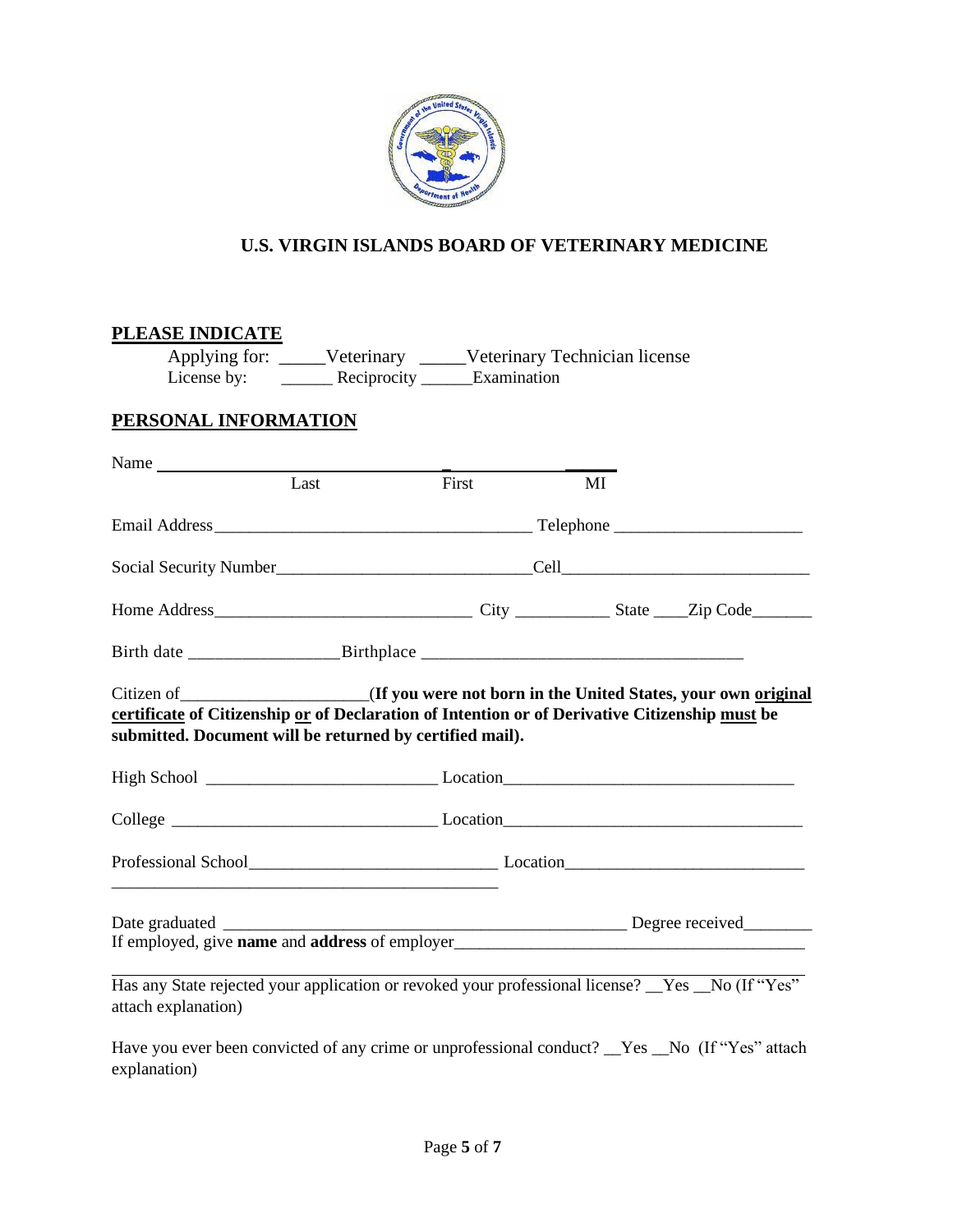| <b>PASTE PHOTOGRAPH</b><br><b>SECURELY IN THIS SPACE</b>                                     | Note: Any false or misleading information in or in connection with<br>any application may be cause for debarment on the ground of<br>lack of good moral character.                                                                                                                                                                                                                                                                                                                                                                                                                                         |  |  |  |
|----------------------------------------------------------------------------------------------|------------------------------------------------------------------------------------------------------------------------------------------------------------------------------------------------------------------------------------------------------------------------------------------------------------------------------------------------------------------------------------------------------------------------------------------------------------------------------------------------------------------------------------------------------------------------------------------------------------|--|--|--|
|                                                                                              |                                                                                                                                                                                                                                                                                                                                                                                                                                                                                                                                                                                                            |  |  |  |
|                                                                                              | $)$ ss                                                                                                                                                                                                                                                                                                                                                                                                                                                                                                                                                                                                     |  |  |  |
| Write signature on light portion of<br>photograph, not across features<br>Date of Photograph | The undersigned, being duly sworn deposes<br>and says that he/she is the person who executed this<br>application; that the statements herein contained are true in<br>every respect; that he/she has never been convicted of a crime;<br>that he/she has never been expelled from any professional<br>society; that he/she suppressed any information that might<br>affect this application that he/she will conform to the ethical<br>standards of conduct in his/her profession; and that he/she has<br>read and understands this affidavit.<br>*A crime would include either a felony or a misdemeanor. |  |  |  |
|                                                                                              | (Signature of Applicant)                                                                                                                                                                                                                                                                                                                                                                                                                                                                                                                                                                                   |  |  |  |
|                                                                                              | Sworn to before me this ______ day of ___________________ 20________                                                                                                                                                                                                                                                                                                                                                                                                                                                                                                                                       |  |  |  |
| <b>Notary Public</b><br><b>My Commission expires on</b>                                      | <b>Commissioner of Deeds</b>                                                                                                                                                                                                                                                                                                                                                                                                                                                                                                                                                                               |  |  |  |
|                                                                                              |                                                                                                                                                                                                                                                                                                                                                                                                                                                                                                                                                                                                            |  |  |  |